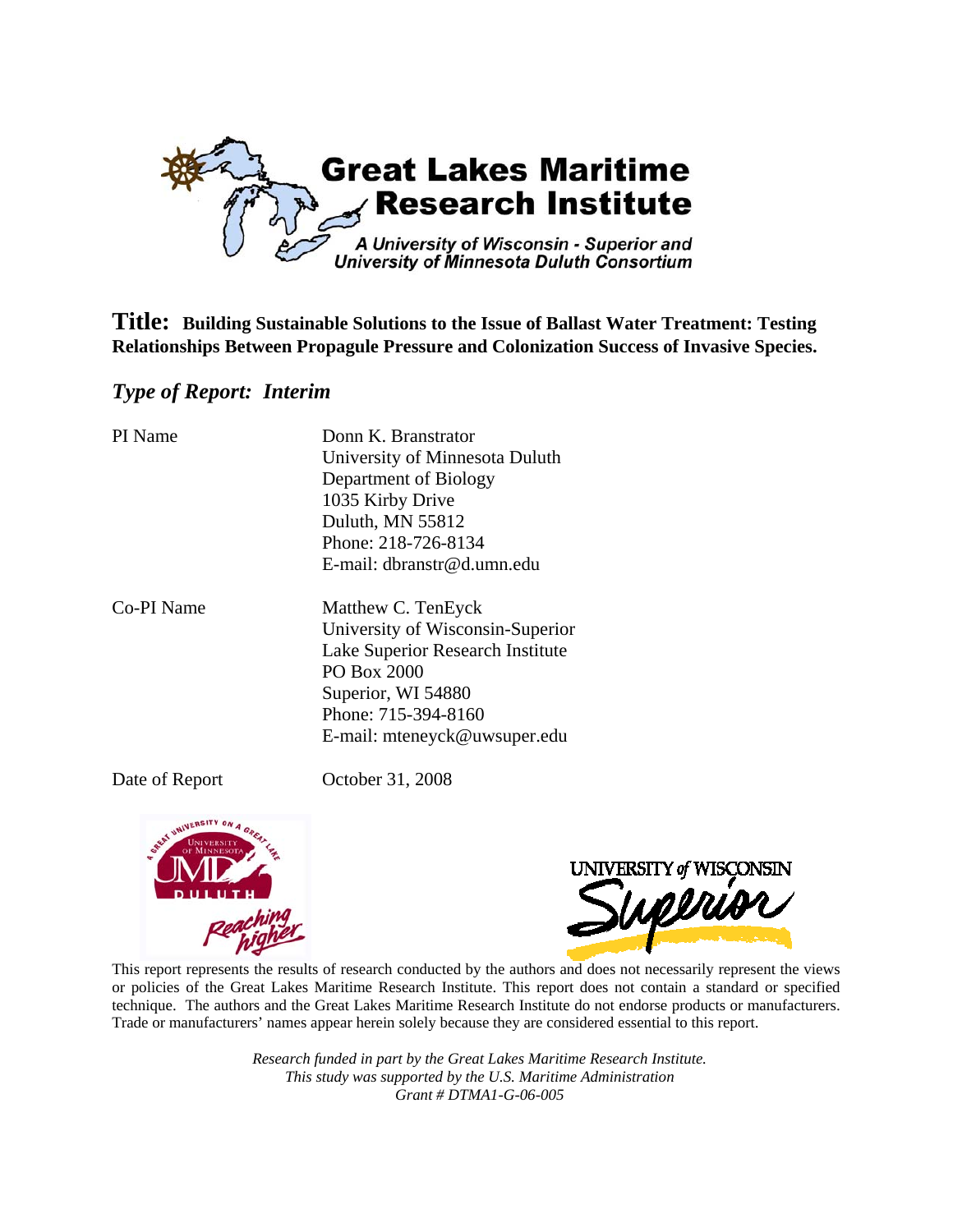# *List of Figures*

**Figure 1. Schematic of the 12 sampling sites (black circles) in the Duluth-Superior Harbor and St. Louis Estuary.** 

**Figure 2. Seasonal mean densities of the most abundant taxa of crustacean zooplankton occurring at Region 1 during 2007.** 

**Figure 3. Seasonal mean densities of the most abundant taxa of crustacean zooplankton occurring at Region 2 during 2007.** 

**Figure 4. Seasonal mean densities of the most abundant taxa of crustacean zooplankton occurring at Region 3 during 2007.** 

**Figure 5. Seasonal mean surface water temperature (ºC) at sampling regions in the Duluth-Superior Harbor and St. Louis Estuary during 2007.** 

**Figure 6.** Seasonal mean Chlorophyll *a* concentration ( $\mu$ g L<sup>-1</sup>) at sampling regions in the Duluth-**Superior Harbor and St. Louis Estuary during 2007.** 

**Figure 7. Daily discharge on the St. Louis River for May-November, 2007.** 

**Figure 8. Estimated ballast water discharge volumes in the Duluth-Superior Harbor, summed biweekly, from 8 April to 25 October, 2007.**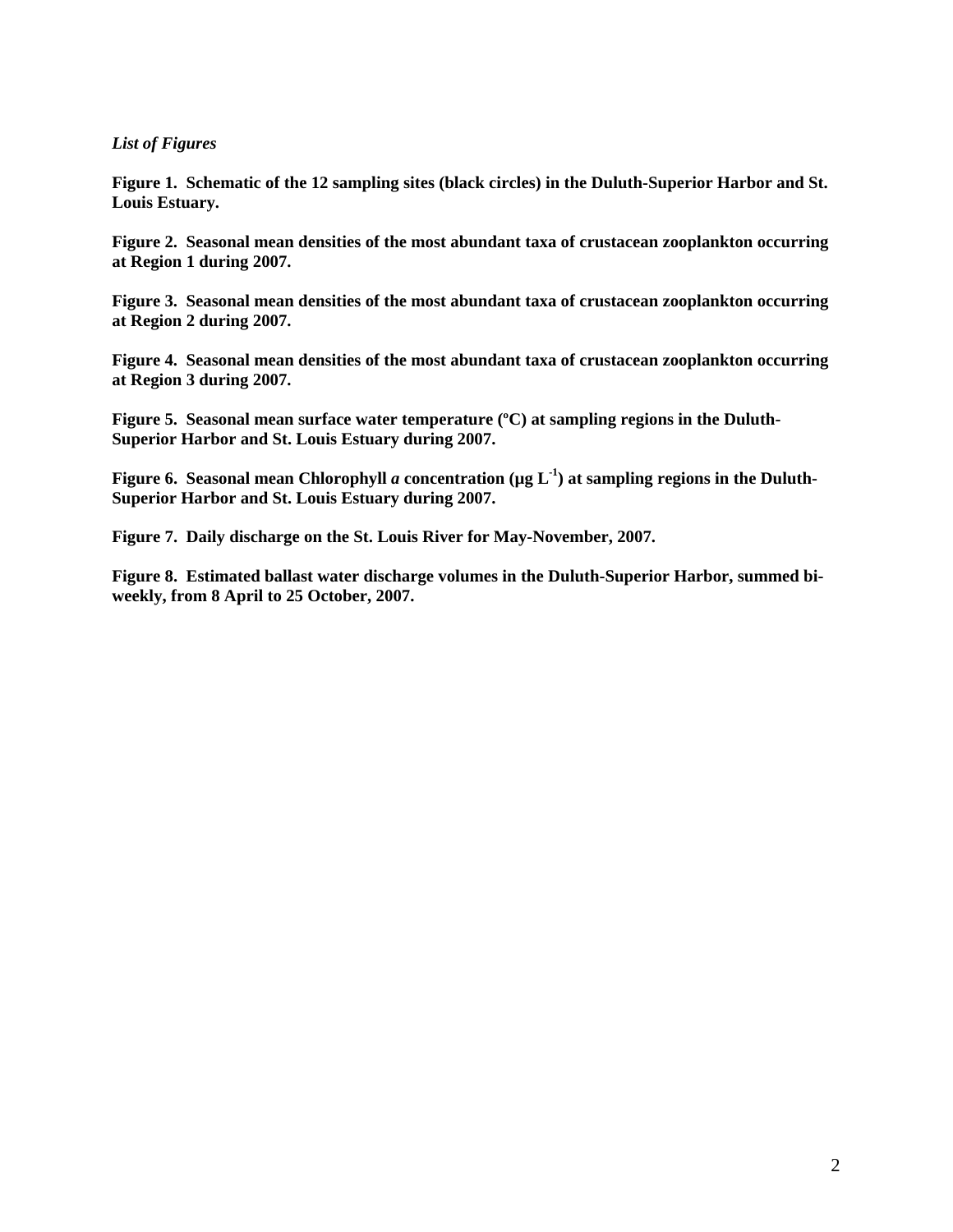# *Executive Summary*

This multi-year project addresses the issue of ballast water treatment by examining the efficacy of the standards that will be applied concerning permissible levels of biological pollution. The over-arching objective of the project is to quantify the relationships between propagule pressure and the colonization success of zooplankton in the Duluth-Superior Harbor and St. Louis Estuary through dose-gradient experiments that bracket International Maritime Organization standards.

The main objective of the first and second years of work is to characterize the density and diversity of crustacean zooplankton in the Duluth-Superior Harbor and St. Louis Estuary, a necessary first step in developing the experimental context. Twelve locations were selected for sampling based on a simple random design but constrained in such a way to ensure wide geographic coverage spanning from the Oliver Bridge to the Duluth Harbor entry. On each of 10 May-October dates in 2007 and 10 May-October dates in 2008, 12 locations were sampled during the day for crustacean zooplankton and a suite of physio-chemical variables.

Our preliminary analysis of the 2007 data indicates that patterns of zooplankton density at the study sites peak in midsummer, coincident with peak summer water temperatures, reduced discharge volumes on the St. Louis River, and peaks in ship ballast water discharge volumes in the harbor. The likelihood of causeeffect relationships between these factors requires further analysis, which will include the incorporation of 2008 data, and a detailed analysis of the species diversity of crustacean zooplankton among study sites and between years. The results are providing valuable information for the development of experiments in the coming year that will evaluate the relationships between propagule pressure and colonization success by invasive species.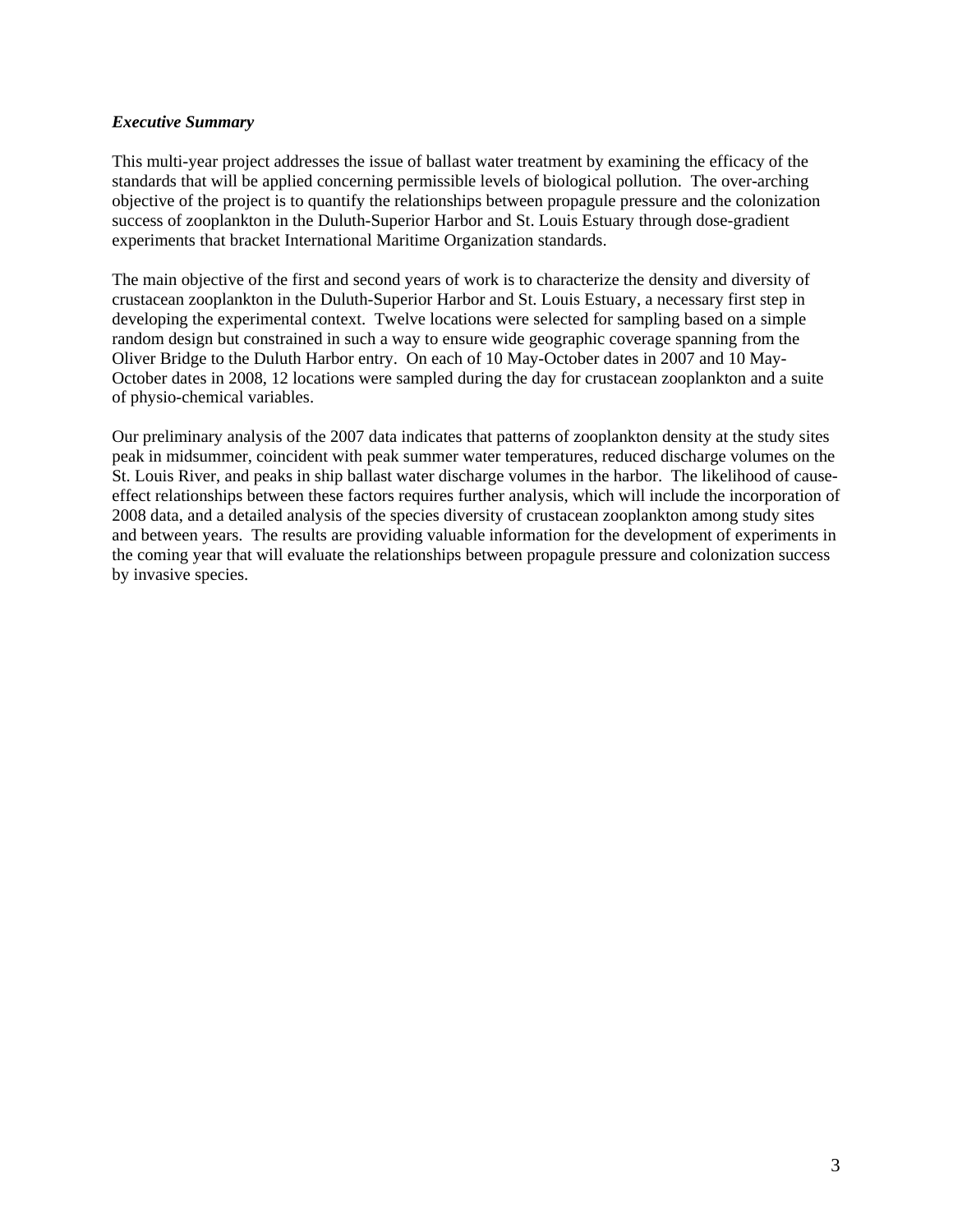# *Introduction*

Burgeoning human transportation and trade networks are disrupting the natural range boundaries of flora and fauna on a global scale. Ballast water ferried by ships and used to correct imbalance in cargo is believed to be the leading dispersal agent of coastal non-native aquatic species in North America (Ruiz et al. 2000). Foreign ships arriving in U.S. ports alone discharge in excess of 70 million metric tons of liquid ballast annually (Minton et al. 2005), representing a massive potential ongoing courier of nonnative aquatic species into the country.

In an effort to prevent additional species introductions via this vector, the U.S. Congress passed and reauthorized legislation in the 1990s that requires vessels to manage their ballast water in one of two ways. Ships are required either to carryout Ballast Water Exchange (BWE) by flushing ballast tanks in the open ocean or to perform Ballast Water Treatment (BWT) by proactive decontamination. BWE policy suffers from enforcement loopholes (Grigorovich et al. 2003, Duggan et al. 2005) and ignores the possibility that saltwater tolerant life stages of some species will survive. Researchers are currently developing and testing ballast water treatment technologies that will kill organisms upon entrance or exit from ballast holding tanks. Ballast water treatment promises effective interception of dispersing nonnative organisms but demands thorough evaluation of the physiochemical thresholds of a wide diversity of organisms before it can be enacted.

It is widely recognized that no BWT technology can be expected to perform with 100% effectiveness all of the time. Hence, accepted standards will still allow a certain level of biological pollution (viable non-native organisms) to escape in the post-treated water. The post-treatment standards required of BWT technologies will be guided by standards agreed upon by the IMO.

Both theoretical and conceptual models predict that higher numbers of viable organisms in post-treatment discharge (propagule pressure) increase the likelihood of colonization success (MacIsaac et al 2002, Minton et al. 2005, Colautti and MacIssac 2004, Colautti et al. 2006). Nonetheless, few experimental data are available from which to quantify levels of invasion risk associated with specific levels of propagule pressure (MacIsaac et al 2002). This presents a serious challenge in identifying target permissible pollution thresholds for ballast water treatment technologies that will prove to be environmentally protective (Minton et al. 2005).

The Great Ships Initiative recently secured funding to establish a Ballast Water Testing Facility in the Duluth-Superior Harbor. Scientists at the facility will carryout scientific testing of BWT technologies at the bench, pilot and shipboard scales. It is anticipated that results will expedite identification of BWT technologies that meet IMO standards of biological pollution.

In an effort to enhance the work of the GSI, and more broadly inform ballast water treatment issues on a global scale, we need to address a gap in our basic scientific understanding which regards the functional relationship between numbers of viable organisms that escape destruction (propagule pressure) and their eventual colonization success (Colautti et al. 2006) in recipient ecosystems. Our project begins to fill this gap and should provide valuable experimental-based information that can guide the IMO regarding post-treatment standards for BWT technologies.

This project has three interrelated objectives:

1. Assess the seasonal density and diversity of zooplankton at the species level in the Duluth-Superior Harbor and its connected waters including the St. Louis Estuary and Lake Superior adjacent to the Duluth-Superior Harbor.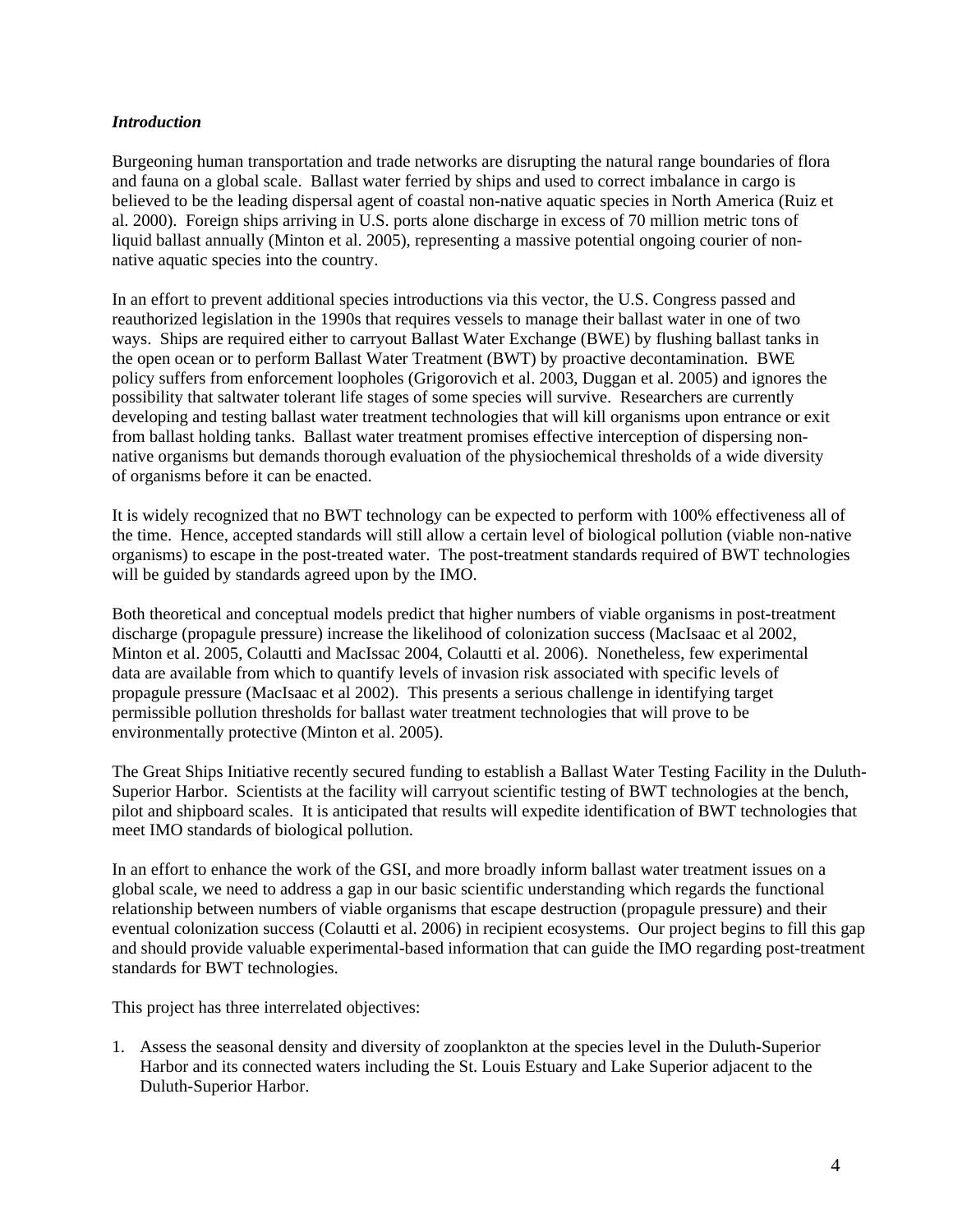- 2. Test the hypothesis that seasonal density and diversity of zooplankton in the Duluth-Superior Harbor (a measure of colonization success) as determined under Objective 1, is temporally and spatially correlated with seasonal shipping traffic and ballast discharge (volume, port of origin) statistics (a measure of propagule pressure).
- 3. Quantify relationships between propagule pressure and colonization success of zooplankton in the Duluth-Superior Harbor through dose-gradient experiments that bracket International Maritime Organization (IMO) standards.

This interim report addresses data collected under Objectives 1 and 2 which were the focus of the 2008 work plan.

# *Report Body*

Objective 1 required the selection and establishment of sampling sites in the Duluth-Superior Harbor and St. Louis Estuary for periodic monitoring. Site selection was addressed in the 2007 interim report and resulted in the sampling grid given in Figure 1.



# **Figure 1. Schematic of the 12 sampling sites (black circles) in the Duluth-Superior Harbor and St. Louis Estuary. Circles define sets of sites (regions) used in the analysis (see text).**

Sampling was successfully completed on 10 dates spanning May-October in each of 2007 and 2008. General sampling methodologies for 2007 were documented in the 2007 interim report and did not change during the 2008 field season. In the 2007 interim report we described the general composition of the zooplankton assemblage in the Duluth-Superior Harbor and St. Louis Estuary and noted some spatial and temporal trends in the zooplankton composition, zooplankton density, and physio-chemical values among sampling sites. In this 2008 interim report we further develop our analysis of the 2007 data. The results presented herein were summarized in an oral presentation at the Minnesota Invasive Species Conference (Duluth, MN) on October 26-29, 2008.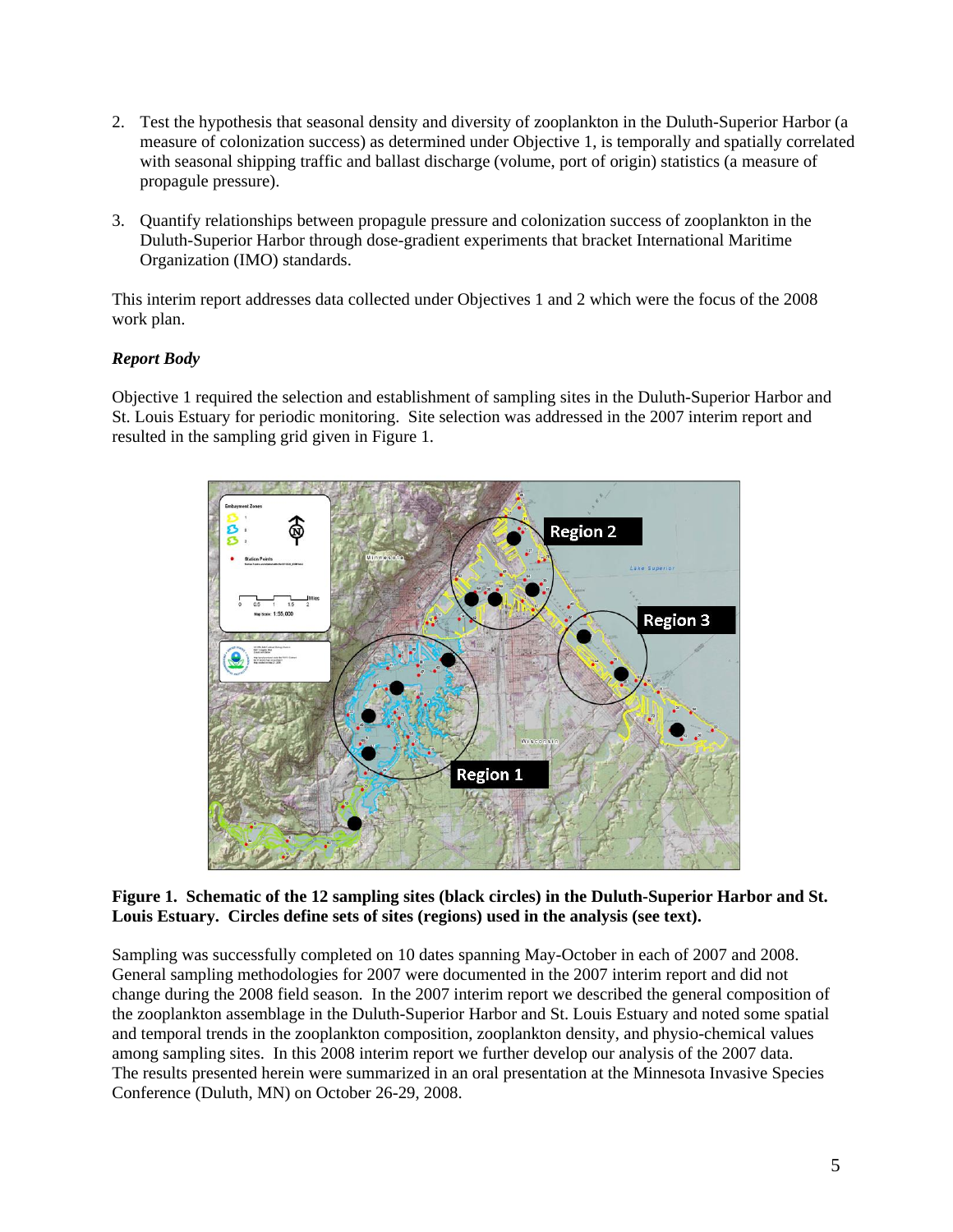For analysis, the 2007 sampling sites were aggregated into 3 general regions based on their proximity to one another and their general position either upstream or downstream of large ship deballasting activity. (Figure 1). Region 1 sites are upstream of deballasting activity, Region 2 sites are within the heart of deballasting activity, and Region 3 sites are downstream of Region 2 sites. Two sampling sites were excluded from analysis because of their exceptional physio-chemical conditions on particular dates.

Zooplankton total mean densities (number m<sup>-3</sup>) expressed strong variation on a seasonal cycle in each of the three regions. At Region 1, mean densities peaked in August at abundances 10 times greater than those obtained in May (Figure 2). Mean densities collapsed during September, and by October were comparable to May densities.



**Figure 2. Seasonal mean densities of the most abundant taxa of crustacean zooplankton occurring at Region 1 during 2007. Note x-axis indicates actual sampling dates.**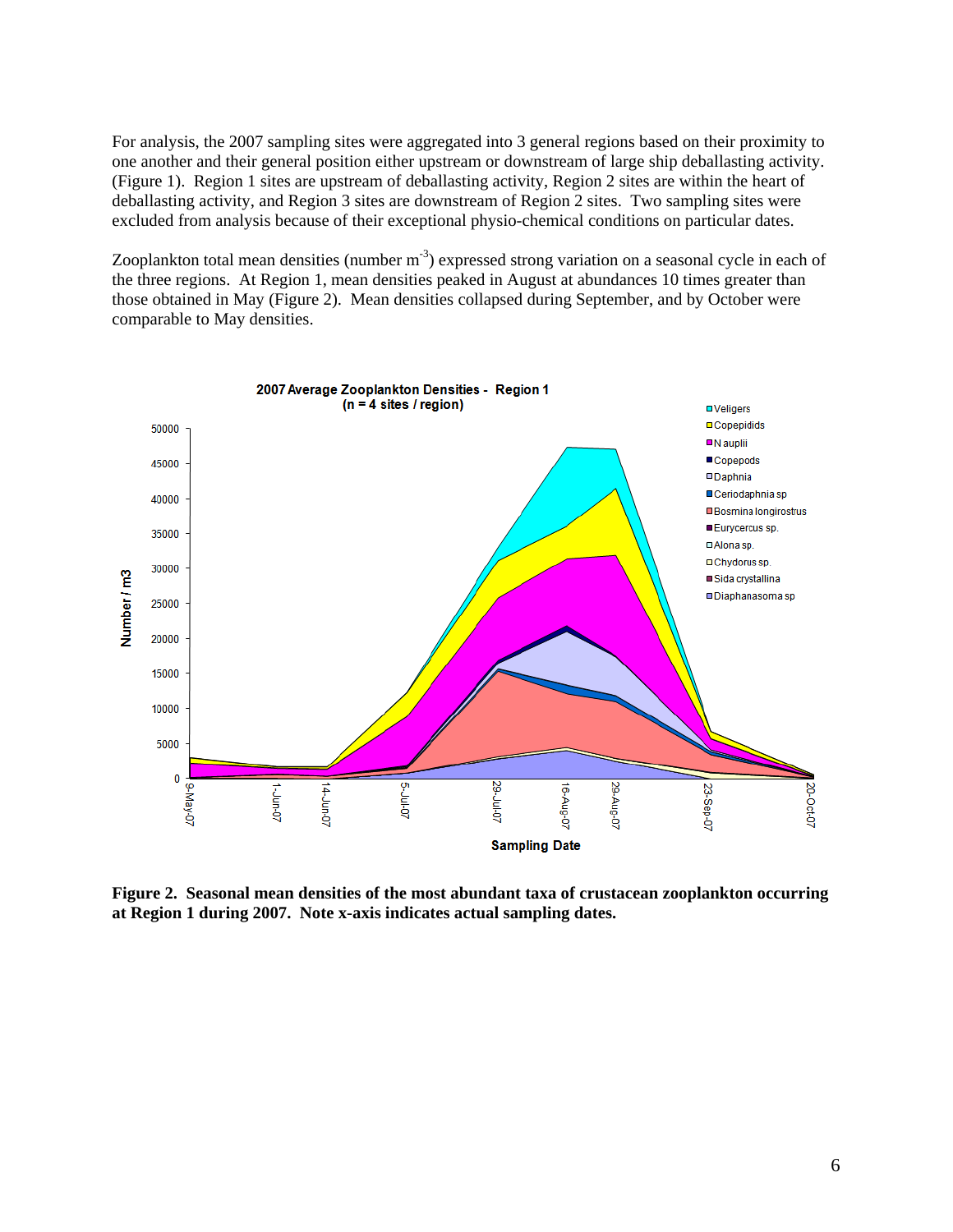At Region 2, mean densities achieved in July were nearly 10 times greater than those obtained in May (Figure 3). Mean densities collapsed during September, and by October were comparable to May densities.



**Figure 3. Seasonal mean densities of the most abundant taxa of crustacean zooplankton occurring at Region 2 during 2007. Note x-axis indicates actual sampling dates.**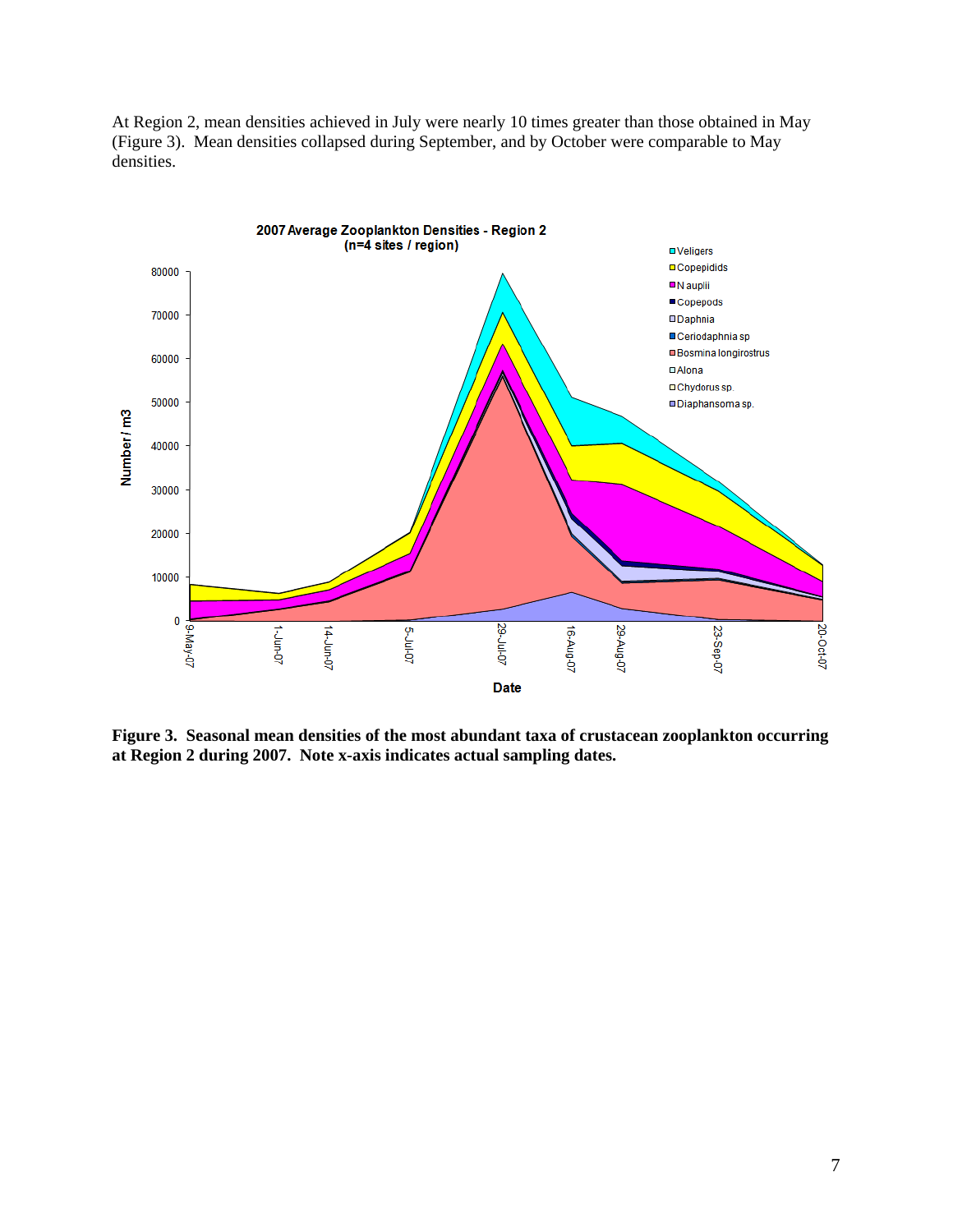At Region 3, mean densities peaked in August at abundances nearly 10 times greater than those obtained in May (Figure 4). Mean densities collapsed during September, and by October were comparable to May densities.



### **Figure 4. Seasonal mean densities of the most abundant taxa of crustacean zooplankton occurring at Region 3 during 2007. Note x-axis indicates actual sampling dates.**

Among regions, the data showed strong convergence in the seasonal timing of density peaks and valleys. May, June, and October were characteristically periods when crustacean zooplankton populations were at their lowest seasonal densities, whereas July and August were consistently periods of peak, or near peak, seasonal densities.

These results offer a strong basis for planning the timing of propagule pressure experiments to be carried out under Objective 3 in the coming year. In those experiments, the background zooplankton communities against which invasive propagules will be challenged will be developed from natural assemblages in the harbor. The information in Figures 2-4 will permit us to plan effectively for the timing of experimental set up to control the densities (low or high) of the background assemblages.

The patterns in zooplankton densities among regions in 2007 (Figures 2-4) coincided positively with water temperatures (Figure 5) which tended to peak in midsummer. This is not surprising as temperature is generally an excellent predictor of zooplankton abundance. Zooplankton are ectothermic, hence their enzyme activity and growth potential is in direct response to surrounding, environmental temperatures.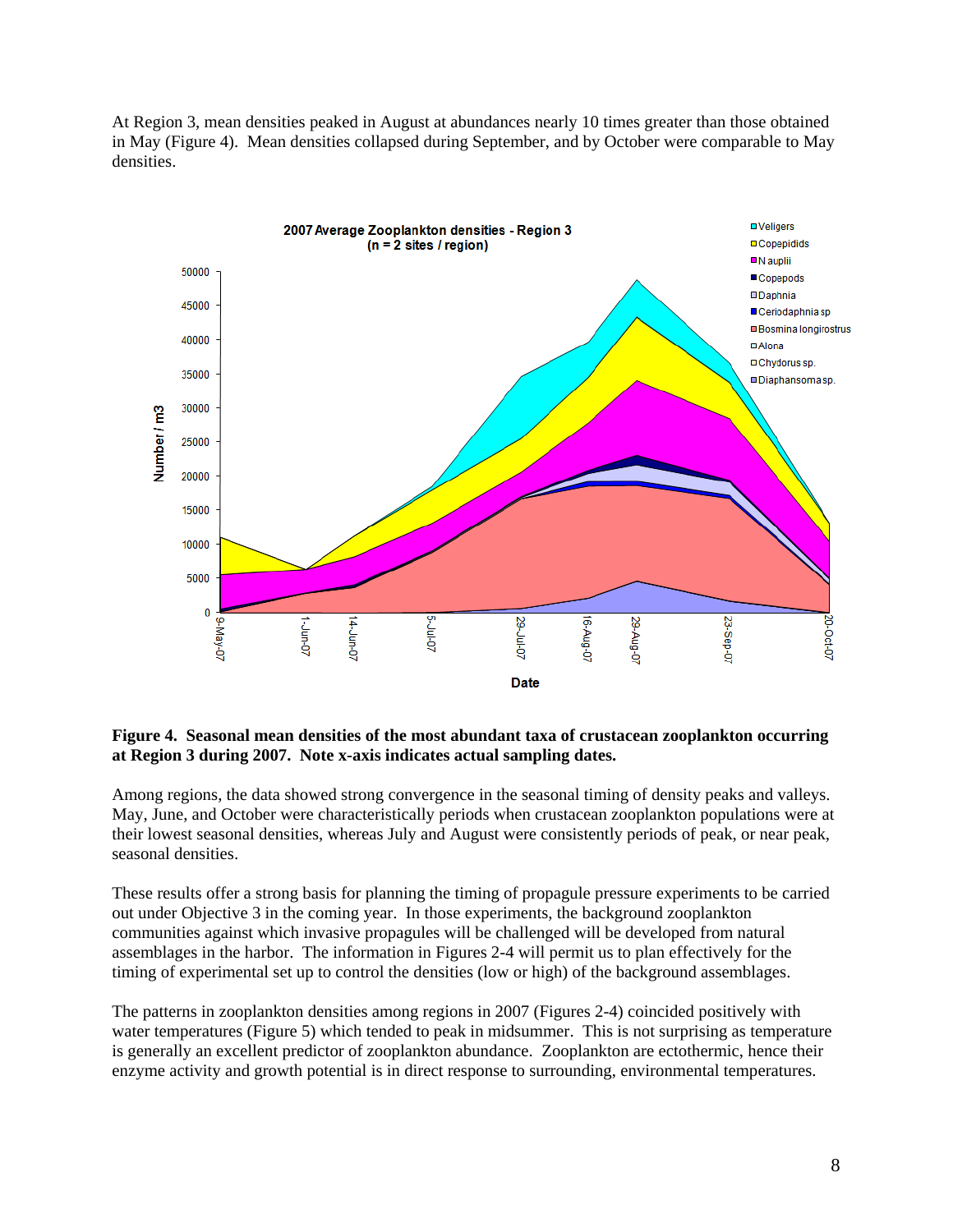

**Figure 5. Seasonal mean surface water temperature (ºC) at sampling regions in the Duluth-Superior Harbor and St. Louis Estuary during 2007.** 

Zooplankton density patterns also coincided strongly in a negative fashion with phytoplankton density (measured as Chlorophyll *a*), which is the primary food source of the dominant crustacean zooplankton taxa in the ecosystem (Figure 6).



**Figure 6.** Seasonal mean Chlorophyll *a* concentration ( $\mu$ g L<sup>-1</sup>) at sampling regions in the Duluth-**Superior Harbor and St. Louis Estuary during 2007.**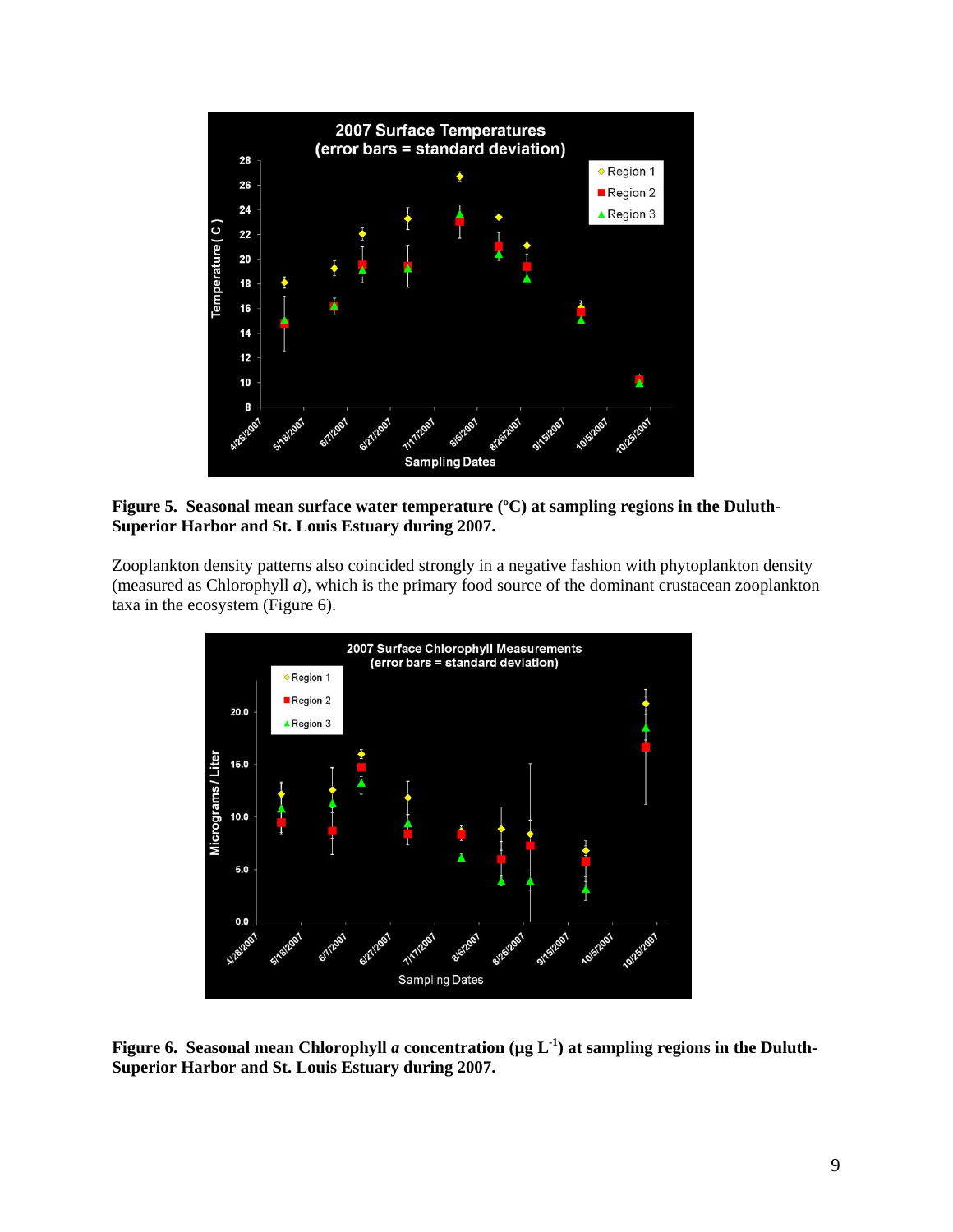We assessed whether patterns in zooplankton peak densities in 2007 coincided with patterns in St. Louis River discharge. As an estimate of river discharge we examined the phenology of flow rates measured in Scanlon, Minnesota, by the United States Geological Survey (www. USGS.gov). Data for 2007 (Figure 7) revealed an inverse correlation between flow rate and zooplankton density (Figures 2-4). One mechanism supporting such a relationship posits that lower discharge during midsummer increases the residence time of zooplankton in the system and enhances population buildup by reducing washout into Lake Superior.



USGS 04024000 ST. LOUIS RIVER AT SCANLON, MN

**Figure 7. Daily discharge on the St. Louis River for May-November, 2007, measured by the United States Geological Survey at Scanlon, Minnesota.**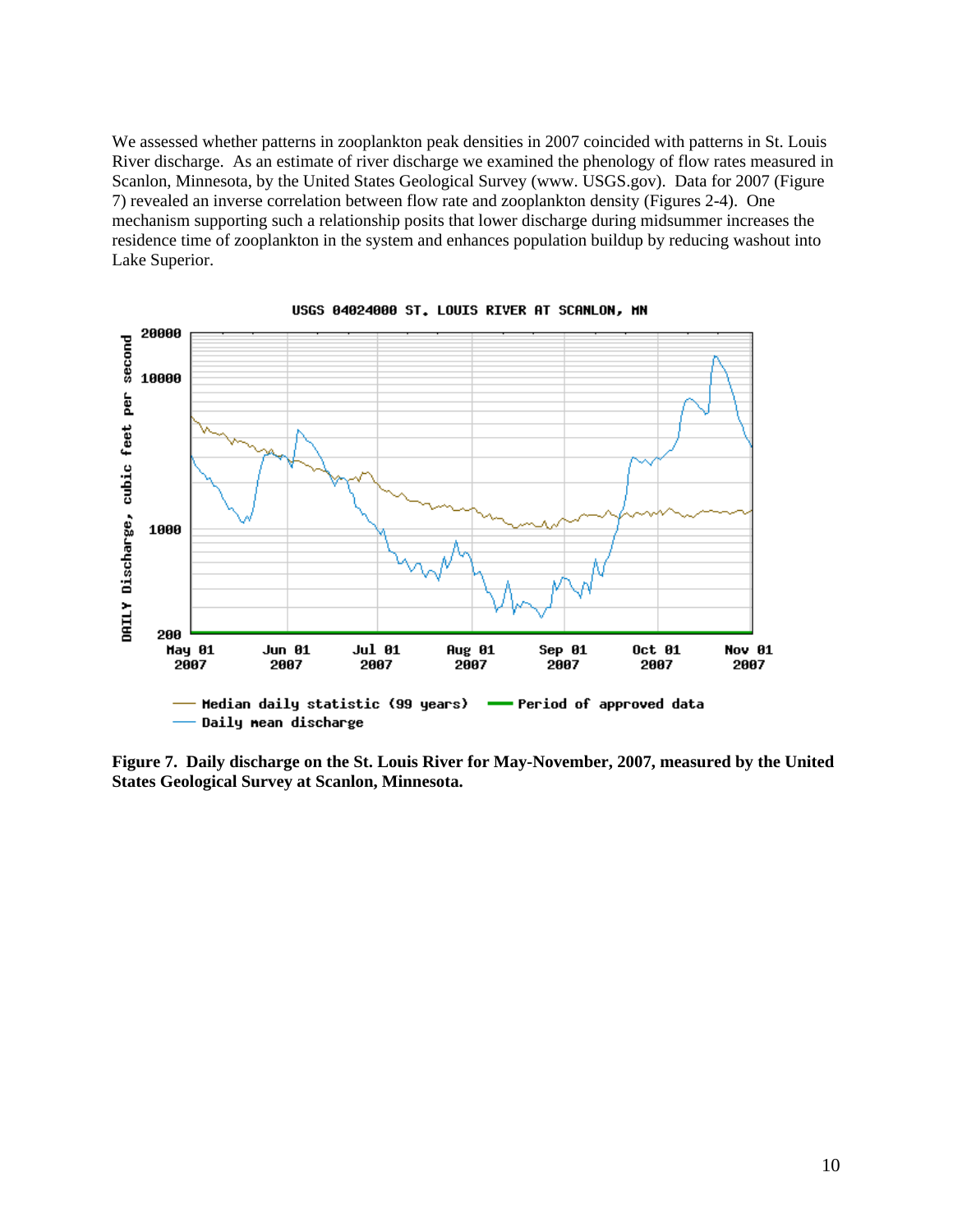We assessed whether patterns in zooplankton peak densities in 2007 coincided with ballast water discharge volumes (Figure 8). Patterns were somewhat correlated in that one period of peak ballast water discharge occurs midsummer (July and August), contemporaneous with periods of peak crustacean zooplankton densities in the harbor.



**Figure 8. Estimated ballast water discharge volumes in the Duluth-Superior Harbor, summed biweekly, from 8 April to 25 October, 2007. Values based on information available through the National Ballast Information Clearinghouse Online Database at http://invasions.si.edu/nbic /search.html).**

In the coming year, data from 2008 on the seasonal densities of crustacean zooplankton and physiochemical variables, will be worked up. The combined data set (2007 and 2008) will be analyzed for patterns in zooplankton density, diversity by region, and similarity between regions to test Objective 2.

#### *References*

- Colautti, R. I. and H. MacIsaac. 2004. A neutral terminology to define 'invasive' species. *Diversity and Distributions* 10:135-141.
- Colautti, R. I., I. A. Grigorovich and H. J. MacIsaac. 2006. Propagule pressure: a null model for biological invasions. *Biological Invasions* 8: 1023-1037.
- Duggan, I. C., and others. 2005. Invertebrates associated with residual ballast water and sediments of cargo-carrying ships entering the Great Lakes. *Canadian Journal of Fisheries and Aquatic Sciences* 62: 2463-2474.